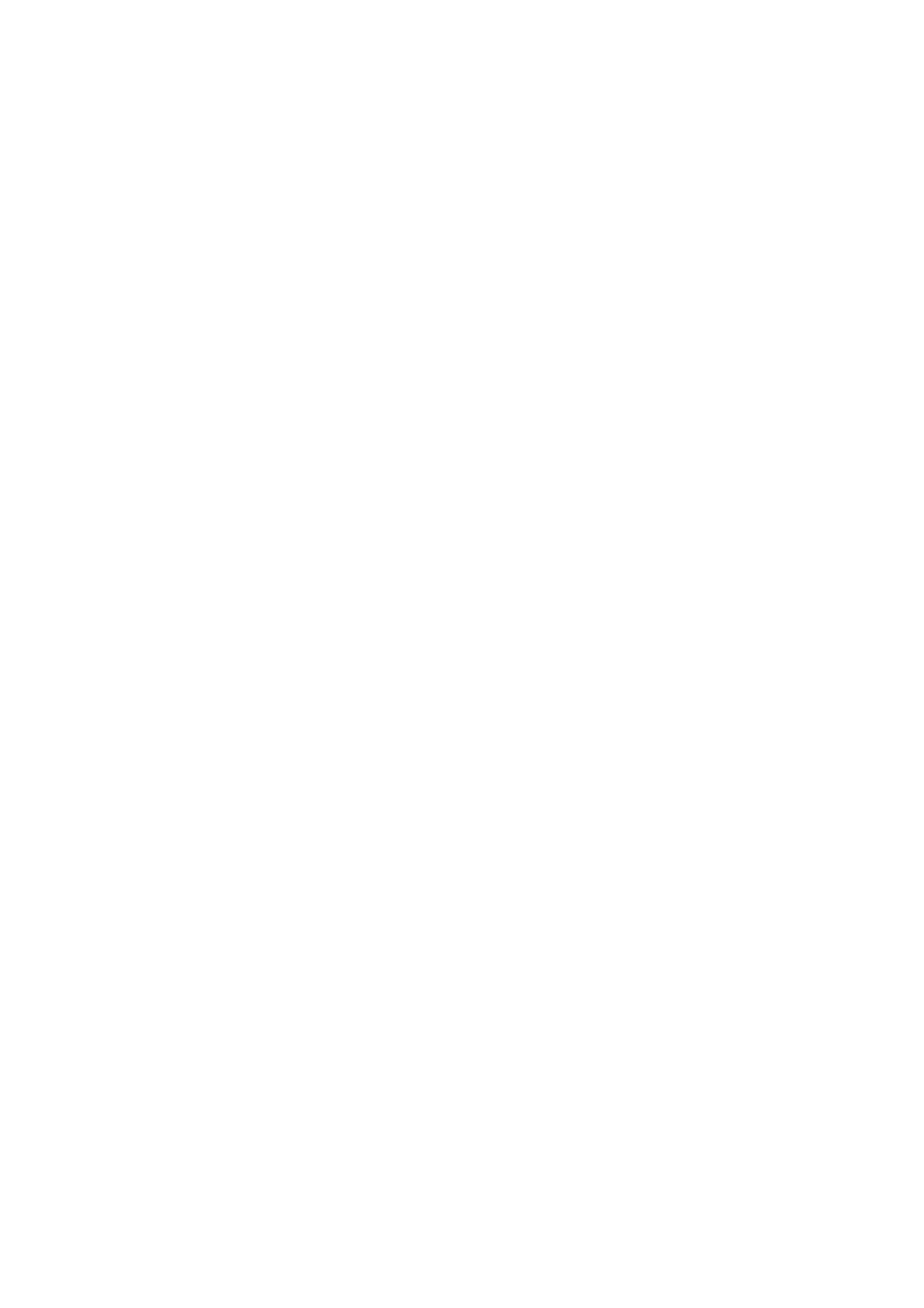# **NO. 10 OF 2009**

# **NATIONAL YOUTH COUNCIL ACT**

#### ARRANGEMENT OF SECTIONS

#### PART I – PRELIMINARY

#### *Section*

- 1. Short title.
- 2. Interpretation.

#### PART II – ESTABLISHMENT, POWERS AND FUNCTIONS OF THE COUNCIL

- 3. Establishment of the Council.
- 4. Functions of the Council.
- 5. Composition of the Council.
- 6. Powers of the Council.
- 7. Conduct of business and affairs of the Council.
- 8. Delegation by the Council.
- 9. Remuneration of members of the Council.
- 10. Secretary.
- 11. Functions of the Secretary.
- 12. Staff of the Council.
- 13. The common seal of the Council.
- 14. Protection of Council from liability.
- 15. Liability of the Council for damages.

### PART III – ESTABLISHMENT AND FUNCTIONS OF THE BOARD

- 16. Establishment of the Board.
- 17. Functions of the Board.
- 18. Conduct of business of Board.

# PART IV – FINANCIAL PROVISIONS

- 19. Funds of the Council.
- 20. Annual estimates.
- 21. Accounts and audit.
- 22. Investment of funds.

#### PART V – MISCELLANEOUS

- 23. Establishment of branches.
- 24. Regulations.

# **SCHEDULES**

FIRST SCHEDULE  $\qquad$  - PROVISIONS AS TO THE CONDUCT OF BUSINESS AND AFFAIRS OF THE COUNCIL

SECOND SCHEDULE – PROVISIONS AS TO THE BOARD

 $3$  [Issue 1]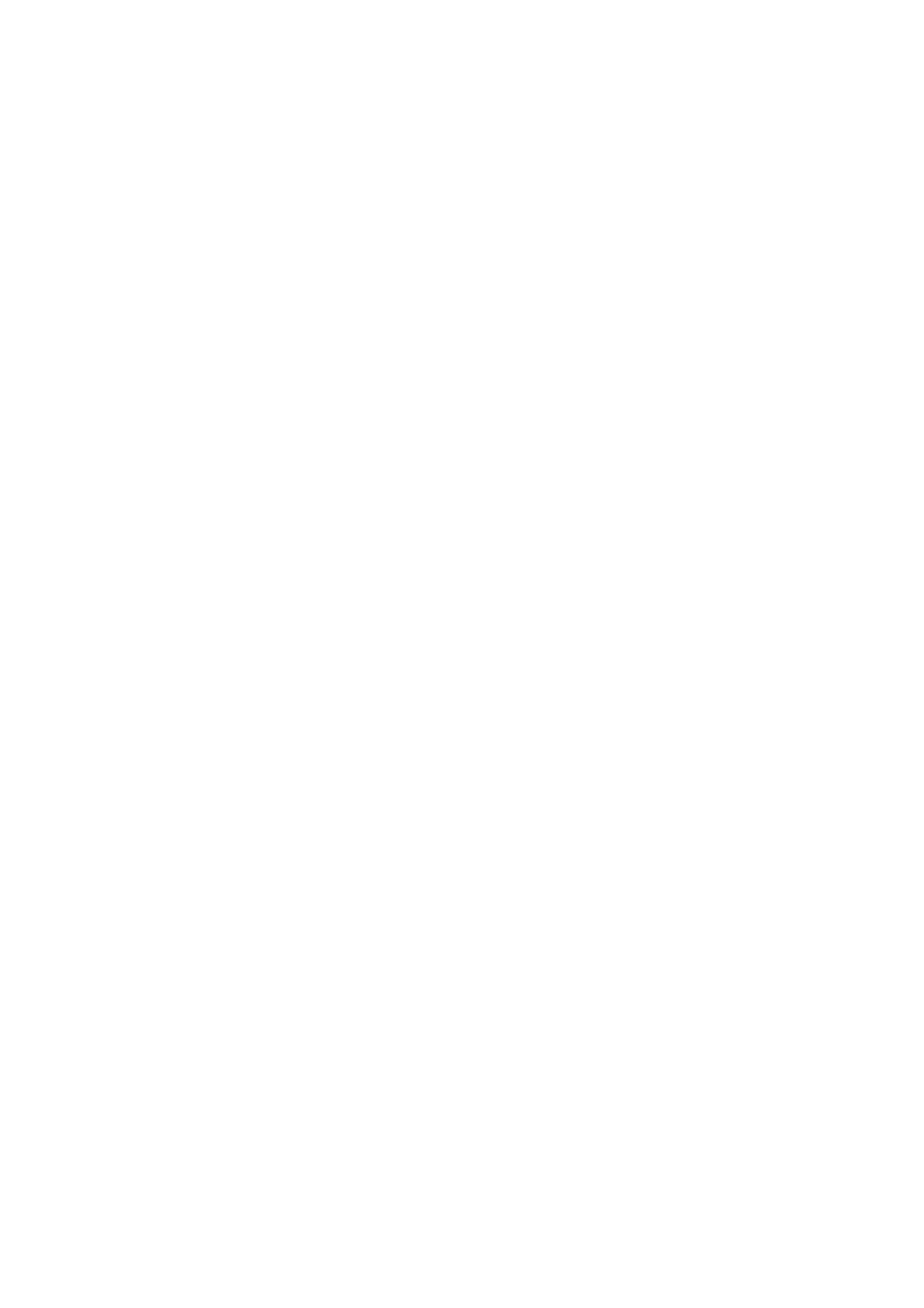### **NO. 10 OF 2009**

# **NATIONAL YOUTH COUNCIL ACT**

[*Date of assent: 31st December, 2009.*]

[*Date of commencement: 6th January, 2010.*]

**An Act of Parliament to establish the National Youth Council, to provide for its incorporation, powers and functions, and for connected purposes** 

PART I – PRELIMINARY

# **1. Short title**

This Act may be cited as the National Youth Council Act, 2009.

#### **2. Interpretation**

In this Act, unless the context otherwise requires—

**"Board"** means the Youth Advisory Board established under section 16;

**"Council"** means the National Youth Council established under section 3;

**"financial year"** means the period of twelve months ending on the thirtieth June in each year;

**"Minister"** means the Minister for the time being responsible for youth affairs;

**"national youth policy"** means a policy on youth formulated by the Ministry for the time being responsible for youth affairs; and

**"youth"** means a person aged between eighteen and thirty-five years.

### PART II – ESTABLISHMENT, POWERS AND FUNCTIONS OF THE **COUNCIL**

### **3. Establishment of the Council**

(1) There is hereby established a Council to be known as the National Youth Council.

(2) The Council is a body corporate with perpetual succession and a common seal and shall, in its corporate name, be capable of—

- (a) suing and being sued;
- (b) taking, purchasing or otherwise acquiring, holding, charging or disposing of movable and immovable property;
- (c) borrowing money; and
- (d) doing or performing all such other things or acts necessary for the proper performance of its functions under this Act, which may lawfully be done by a body corporate.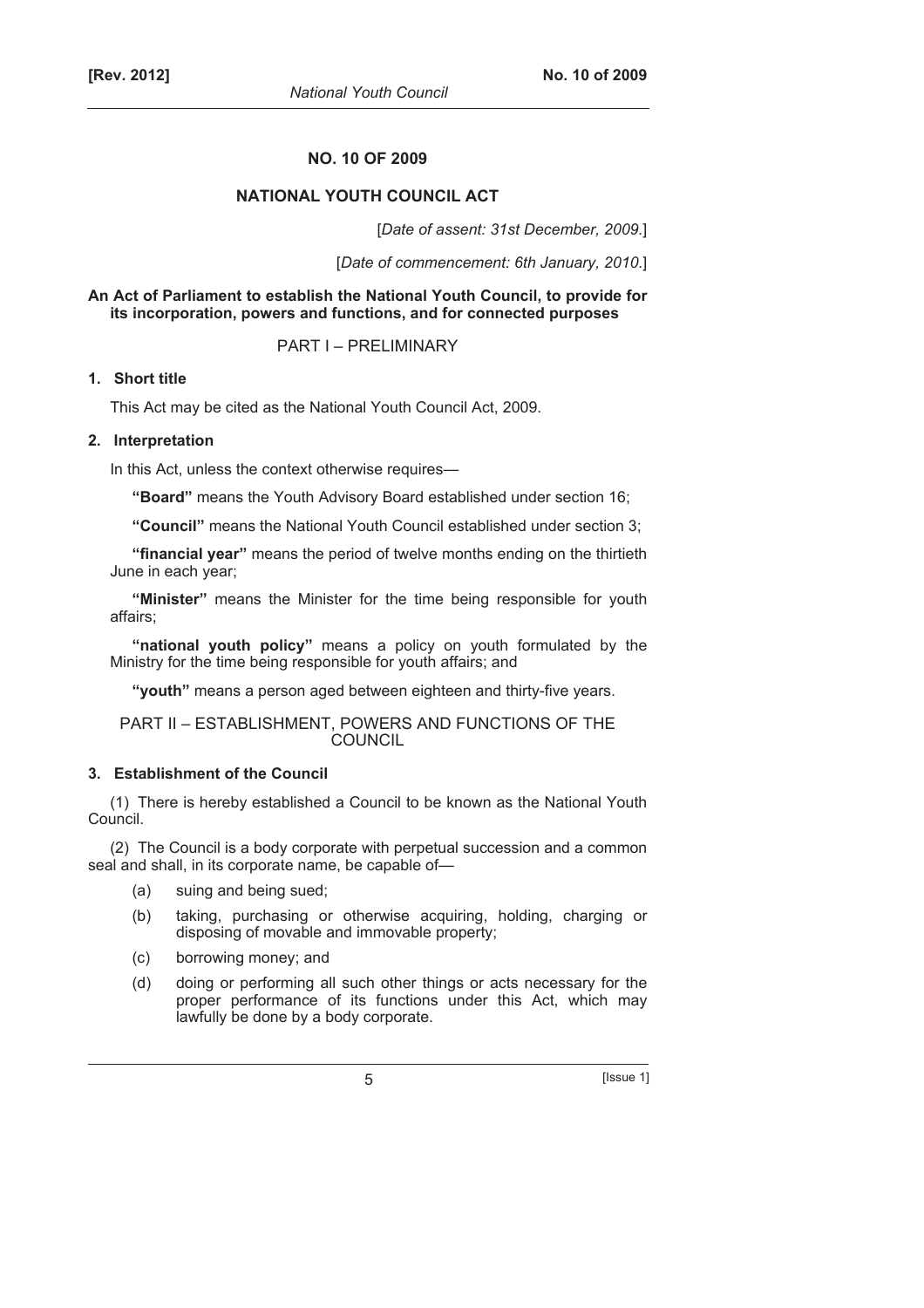#### **4. Functions of the Council**

The functions of the Council shall be to—

- (a) regulate and co-ordinate activities and initiatives relating to the youth being undertaken by youth groups, youth focused communitybased organizations, non-governmental organizations, civil society movements and other organizations;
- (b) promote and popularize the national youth policy and other policies that affect the youth;
- (c) facilitate the periodic review of the national youth policy in line with other government policy statements;
- (d) mobilize resources to support and fund youth programmes and initiatives;
- (e) lobby for legislation on issues affecting the youth;
- (f) liaise with other organizations to ensure that the youth gain access to resources and services appropriate to their needs;
- (g) promote relations between youth organizations and other bodies both nationally and internationally with similar objectives or interests;
- (h) inspire and promote the spirit of unity, patriotism, volunteerism and service among the youth;
- (i) formulate operational guidelines that protect the youth against any form of abuse or manipulation;
- (j) mobilize and sensitise relevant stakeholders on the concept of community youth service;
- (k) act as a voice and bridge to ensure that the Government and other policy makers are kept informed of the views and aspirations of the youth;
- (l) promote research, collation and analysis of data on youth issues;
- (m) promote the inclusion of youth agenda in the formulation of policy by public institutions and organisations;
- (n) promote the inclusion of youths in decision-making bodies, boards, agencies and other public institutions and organisations;
- (o) promote and popularize the Youth Enterprise Development Fund and such other devolved funds targeting the youth as may be established from time to time;
- (p) perform any other function that may directly or indirectly contribute to the attainment of the foregoing.

#### **5. Composition of the Council**

(1) The Council shall consist of—

- (a) a Chairperson nominated by the Council and appointed by the Minister;
- (b) the Permanent Secretary in the Ministry for the time being responsible for youth affairs or his or her representative appointed in writing;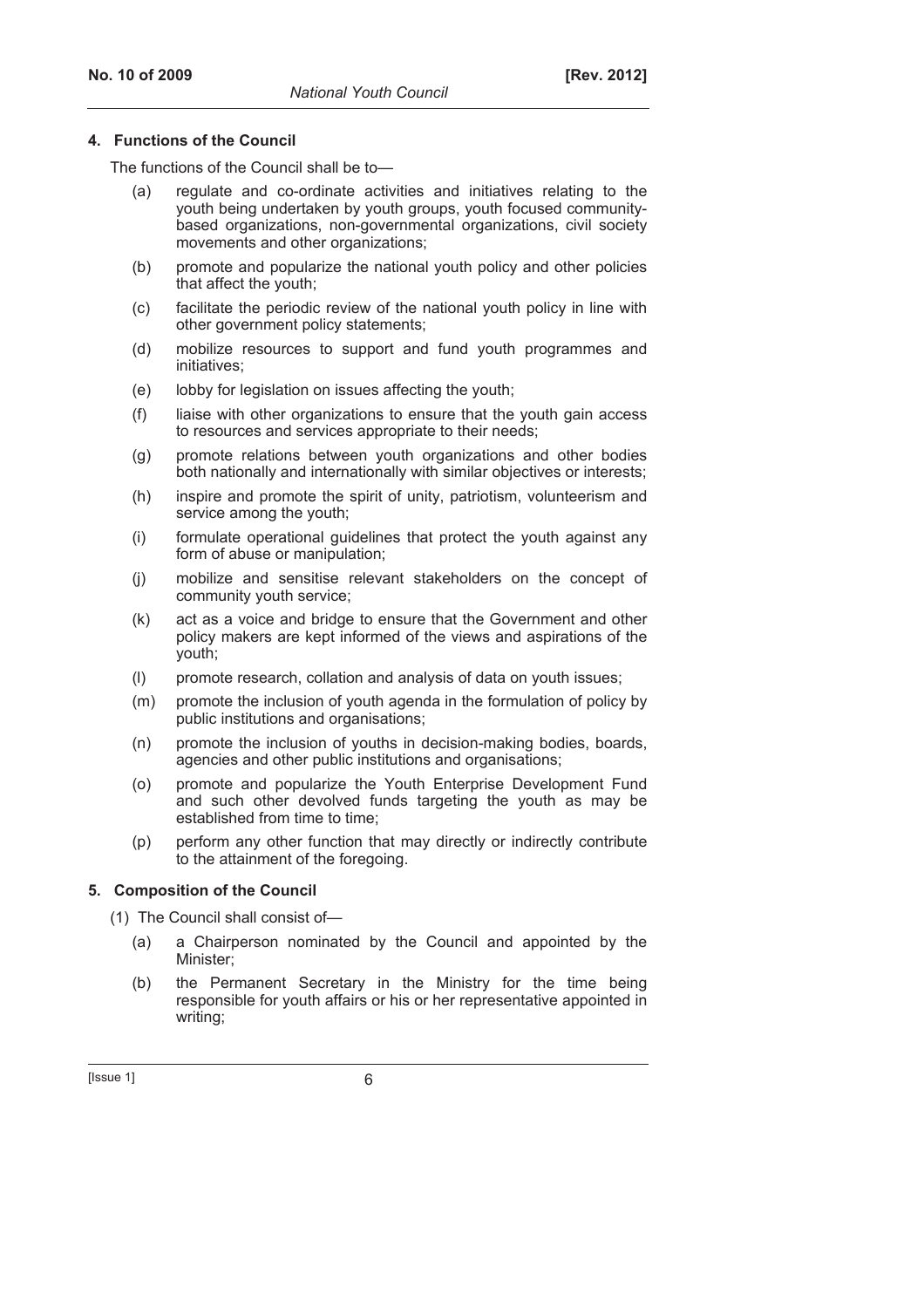- (c) the Permanent Secretary in the Ministry for the time being responsible for finance or his or her representative appointed in writing;
- (d) the Attorney-General or his or her representative appointed in writing;
- (e) the Permanent Secretary in the Ministry for the time being responsible for education or his or her representative appointed in writing;
- (f) the Permanent Secretary in the Ministry for the time being responsible for internal security and provincial administration or his or her representative appointed in writing;
- (g) eight youths elected by the youth in such manner as may be prescribed, and appointed by the Minister;
- (h) not more than eight other youths, of whom at least three shall be of the female gender and one shall be a youth with disability, nominated by the National Youth Congress in such manner as may be prescribed and appointed by the Minister;
- (i) the Secretary, appointed under section 10.

(2) A person shall not be appointed as a Chairperson unless such person—

- (a) possesses at least an undergraduate degree from a recognized institution;
- (b) has at least three years experience in youth development matters gained locally or internationally;
- (c) has demonstrated ability to provide youth leadership and youth mobilization;
- (d) is knowledgeable in, or has actively contributed to the promotion of, youth development agenda;
- (e) is of high integrity, ethical and responsive to the needs and aspirations of the youth;
- (f) is a youth as defined under this Act.

(3) An appointment under subsection (1)(a), (g) and (h) shall be by name and notice in the *Gazette*.

# **6. Powers of the Council**

(1) The Council shall have all the powers necessary for the proper performance of its functions under this Act and, in particular but without prejudice to the generality of the foregoing, the Council shall have power to—

- (a) enter into contracts;
- (b) manage, control and administer its assets in such manner and for such purposes as best promote the purpose for which the Council is established;
- (c) receive any gifts, grants, donations or endowments made to the Council or any other moneys in respect of the Council and make disbursements therefrom in accordance with the provisions of this Act;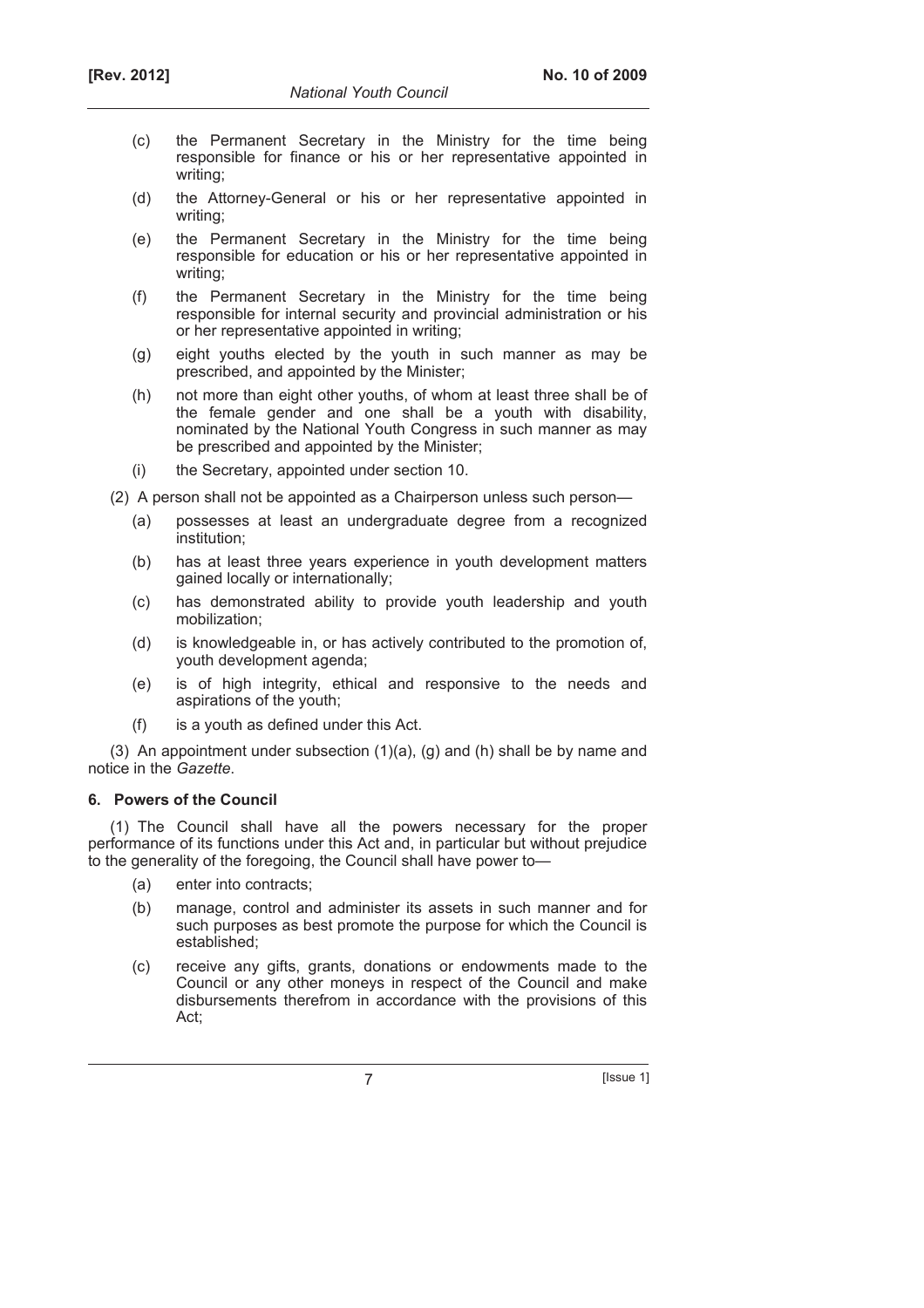- (d) enter into association with such other bodies or organizations within or outside Kenya as it may consider desirable or appropriate and in furtherance of the purposes for which it is established;
- (e) open a banking account or banking accounts for the funds of the Council into which all moneys received by the Council shall be paid in the first instance and out of which all payments made by the Council shall be made; and
- (f) create branches from the sub-location to the national level and such other branches as it may deem necessary or desirable for the promotion of youth empowerment and development.

(2) The Council may, when it considers it necessary or desirable, create or take part in the creation of or otherwise become a member of, or associated with, corporations or other bodies or associations designed to assist or promote youth programmes and initiatives.

(3) The Council may authorize a member or an employee to exercise on its behalf such of its powers as it may from time to time specify, but the exercise of such powers shall, to the extent required by the Council, be reported within the specified time to a meeting of the Council.

#### **7. Conduct of business and affairs of the Council**

(1) The conduct and regulation of the business and affairs of the Council shall be as provided in the First Schedule.

(2) Except as provided in the First Schedule, the Council may regulate its own procedure.

#### **8. Delegation by the Council**

The Council may, by resolution either generally or in any particular case, delegate to any committee of the Council or to any officer, member of staff or agent of the Council, the exercise of any of the powers or the performance of any of the functions or duties of the Council under this Act.

#### **9. Remuneration of members of the Council**

The members of the Council shall be paid such remuneration, fees, allowances and disbursements for expenses as may be approved by the Minister for the time being responsible for finance, on the recommendation of the Council.

#### **10. Secretary**

(1) There shall be a Secretary who shall be a youth appointed by the Council.

(2) The Secretary shall hold office for a period not exceeding five years, or until he or she attains the age of thirty-five years, whichever is the earlier, on such terms and conditions of service as the Council may, from time to time determine.

(3) The Secretary shall be an *ex officio* member of the Council but shall have no right to vote at any meeting of the Council.

(4) The Secretary shall be the chief executive officer of the Council and shall, subject to the direction of the Council, be responsible for the day to day management of the Council.

 $[|$  Issue 1 $|$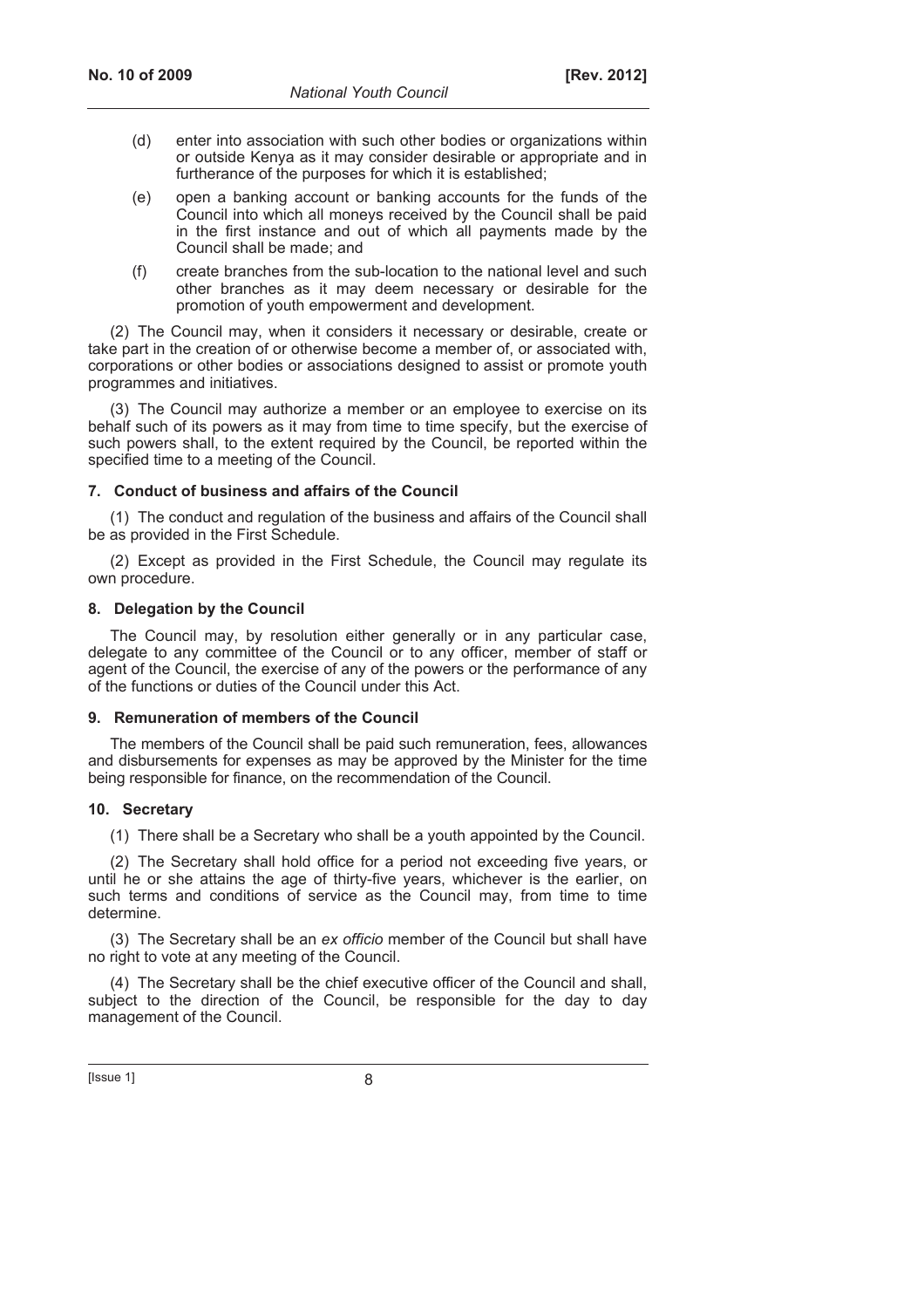#### **11. Functions of the Secretary**

(1) The Secretary shall, in consultation with the Council, be responsible for the direction of the affairs and transactions of the Council, the exercise, discharge and performance of its objectives, functions and duties.

(2) The Secretary shall—

- (a) ensure the maintenance of efficiency and discipline by all staff of the Council;
- (b) manage the budget of the Council to ensure that its funds are properly expended and accounted for; and
- (c) perform such other duties as the Council may, from time to time, assign.

(3) The Secretary shall submit to the Council for approval, not later than three months before the commencement of each financial year, a programme of activities of the Council in respect of that financial year.

### **12. Staff of the Council**

The Council may employ such staff as may be necessary for the proper and efficient discharge of its functions under this Act, upon such terms and conditions of service as the Council may determine.

### **13. The common seal of the Council**

(1) The common seal of the Council shall be kept in the custody of the Secretary or of such other person as the Council may direct, and shall not be used except upon the order of the Council.

(2) The common seal of the Council, when affixed to a document and duly authenticated, shall be judicially and officially noticed, and unless the contrary is proved, any necessary order or authorisation by the Council under this section shall be presumed to have been given.

(3) The common seal of the Council shall be authenticated by the signature of the Chairperson of the Council and the Secretary:

Provided that the Council shall, in the absence of either the Chairperson or the Secretary, in any particular matter, nominate one member of the Council to authenticate the seal of the Council on behalf of either the Chairperson or the Secretary.

# **14. Protection of Council from liability**

(1) Liability shall not attach to the Council, or to any of its staff, or to a member of the Council for loss or damage sustained by any person as a result of any act or omission done or made in good faith and without negligence in the performance or exercise or the intended performance or exercise of any duty or power imposed or conferred by or under this Act.

(2) Any expenses incurred by any person in any suit or prosecution brought against him in any court in respect of any act which is done or purported to be done by him under the direction of the Council shall, if the court holds that such act was done in good faith, be paid out of the general funds of the Council, unless such expenses are recovered by him in such suit or prosecution.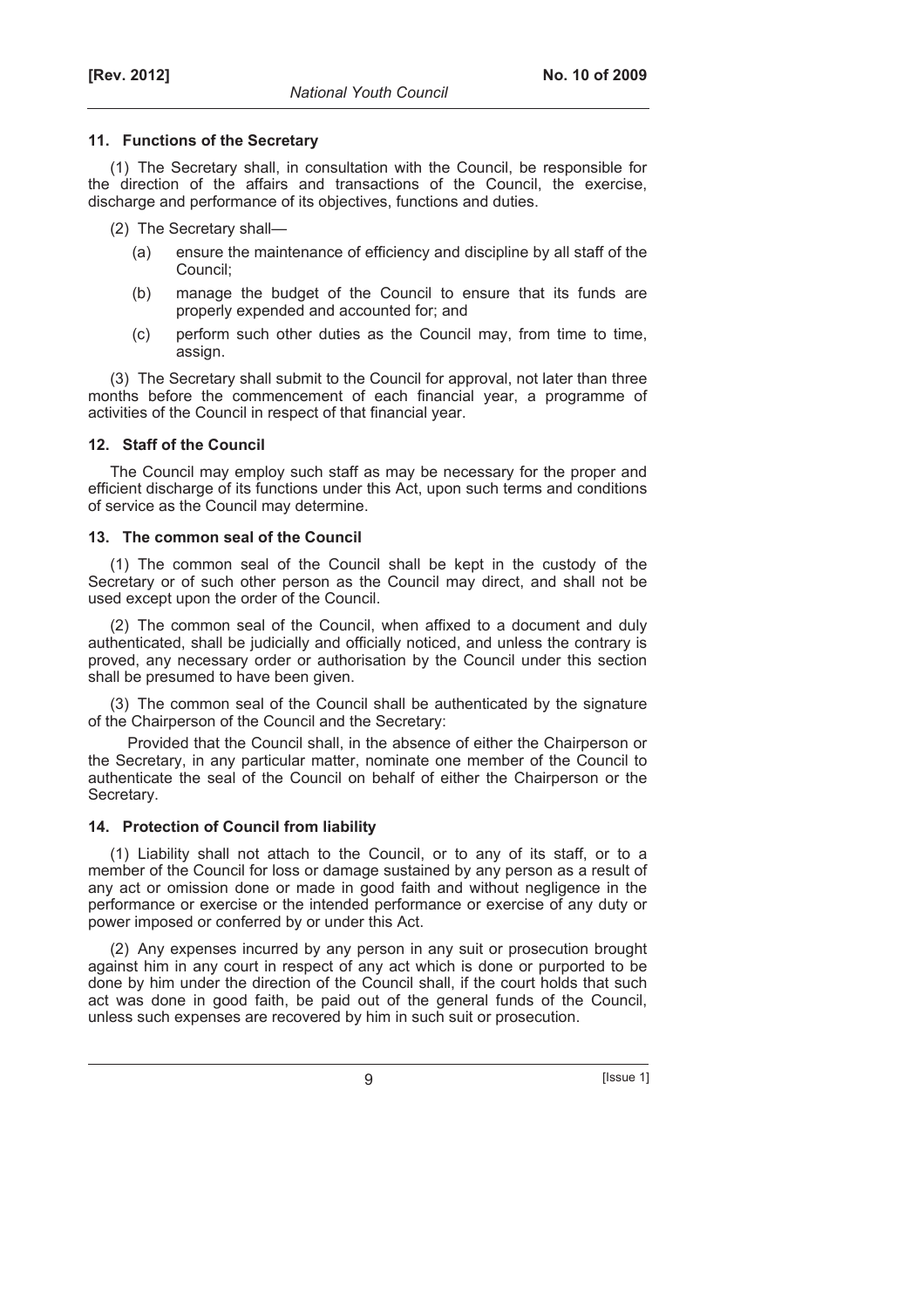#### **15. Liability of the Council for damages**

The provisions of section 14 shall not relieve the Council of the liability to pay compensation or damages to any person for any injury to him, his property or any of his interests caused by the exercise of any power conferred by this Act or by any other written law or by the failure, whether wholly or partially, of any works.

PART III – ESTABLISHMENT AND FUNCTIONS OF THE BOARD

### **16. Establishment of the Board**

(1) There is hereby established a Board to be known as the Youth Advisory Board.

(2) The Board shall be an unincorporated body comprising of—

- (a) a Chairperson appointed by the President;
- (b) the Permanent Secretary in the Ministry for the time being responsible for youth affairs or his representative;
- (c) eight youths nominated by the Council and appointed by the Minister;
- (d) one person each nominated by each of the following bodies, and appointed by the Minister—
	- (i) the Kenya Private Sector Alliance;
	- (ii) the National Council of Non-Governmental Organisations;
	- (iii) the Commission for Higher Education:
	- (iv) the joint forum of religious organizations described in subsection (3);
	- (v) the Kenya National Commission on Human Rights;
	- (vi) the National Economic and Social Council;
	- (vii) the National Council for Persons with Disabilities;
	- (viii) the National Youth Service;
	- (ix) the Law Society of Kenya;
	- (x) the Kenya Scouts Association;
	- (xi) the Kenya Girl Guides Association; and
	- (xii) the National Agency for Campaign Against Drug Abuse Authority:

Provided that at least one-third of the persons appointed under paragraph (d) shall be of either gender;

 (e) two persons, who shall be experts on youth affairs, appointed by the Minister.

(3) The joint forum of religious organizations referred to in subsection (2)(d)(iv) shall consist of representatives of—

- (a) the Supreme Council of Kenya Muslims;
- (b) the Kenya Episcopal Conference;
- (c) the National Council of Churches of Kenya; and
- (d) the Hindu Council of Kenya.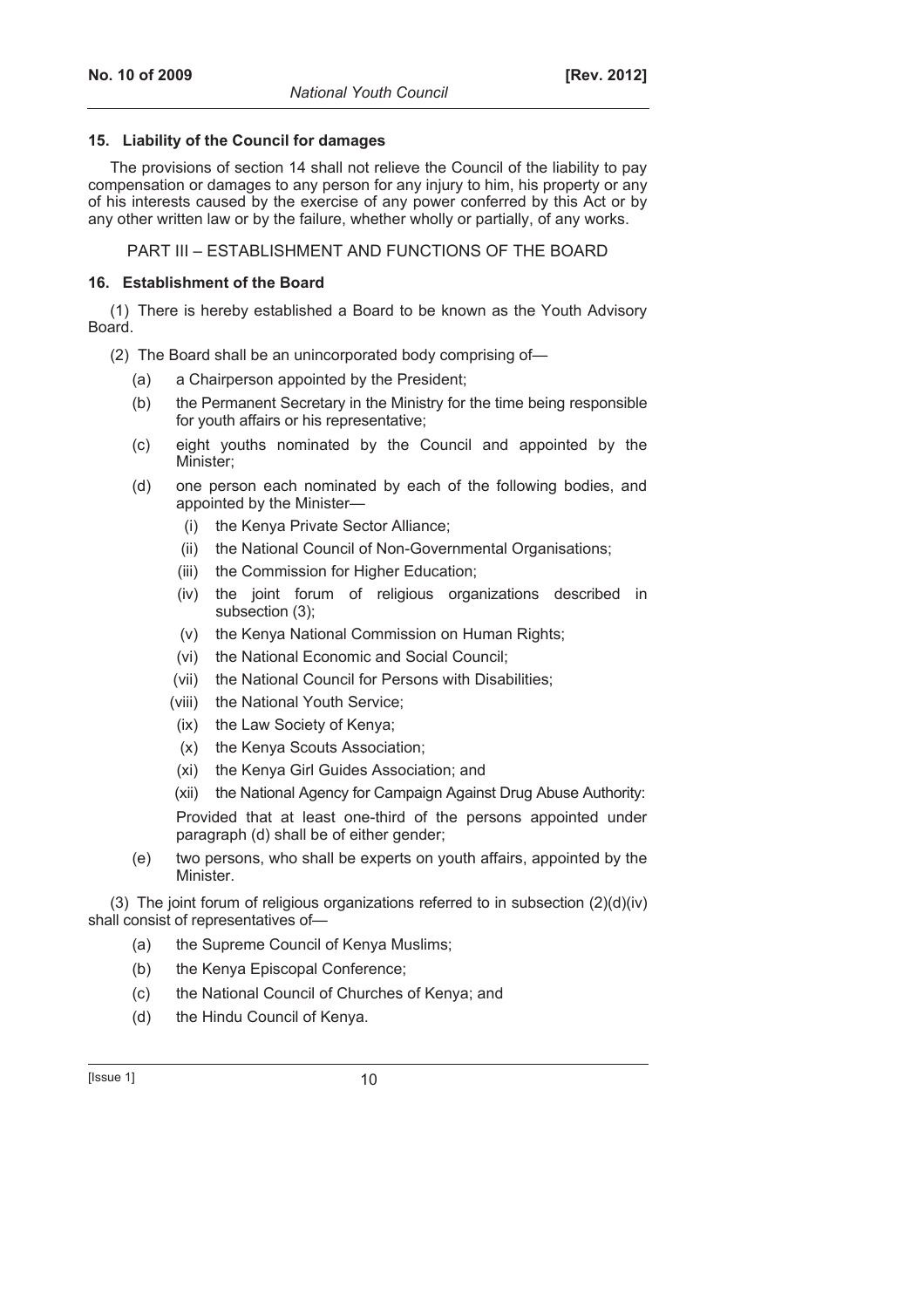#### **17. Functions of the Board**

(1) The principal function of the Board is to advise the Council generally on the exercise of its powers and the performance of its functions under this Act.

(2) The Board shall have such other functions as may be conferred on it by or under this Act.

### **18. Conduct of business of Board**

(1) The business and affairs of the Board shall be conducted in accordance with the Second Schedule.

(2) Except as provided in the Second Schedule, the Board may regulate its own procedure.

(3) The members of the Board shall be paid such remuneration, fees, allowances and disbursements for expenses as may be approved by the Minister for the time being responsible for finance.

(4) The Board may invite any person to attend any of its meetings and to participate in its deliberations but such a person shall not have a vote in any decision of the Board.

# PART IV – FINANCIAL PROVISIONS

### **19. Funds of the Council**

The funds and assets of the Council shall comprise of—

- (a) such moneys as may be appropriated by Parliament for the purposes of the Council;
- (b) such moneys or assets as may accrue to or vest in the Council in the course of the exercise of its powers or the performance of its functions under this Act or under any other written law;
- (c) such gifts as may be given to the Council; and
- (d) all moneys from any other source provided, donated or lent to the Council.

#### **20. Annual estimates**

(1) At least three months before the commencement of each financial year, the Council shall cause to be prepared estimates of the revenue and expenditure of the Council for that financial year.

(2) The annual estimates shall make provision for all estimated expenditure of the Council for the financial year and in particular, shall provide for—

- (a) the payment of salaries, allowances and other charges in respect of the officers, agents or members of staff of the Council;
- (b) the payment of pensions, gratuities and other charges in respect of retirement benefits payable to the members of staff of the Council;
- (c) the proper maintenance, repair and replacement of the equipment and other movable property of the Council; and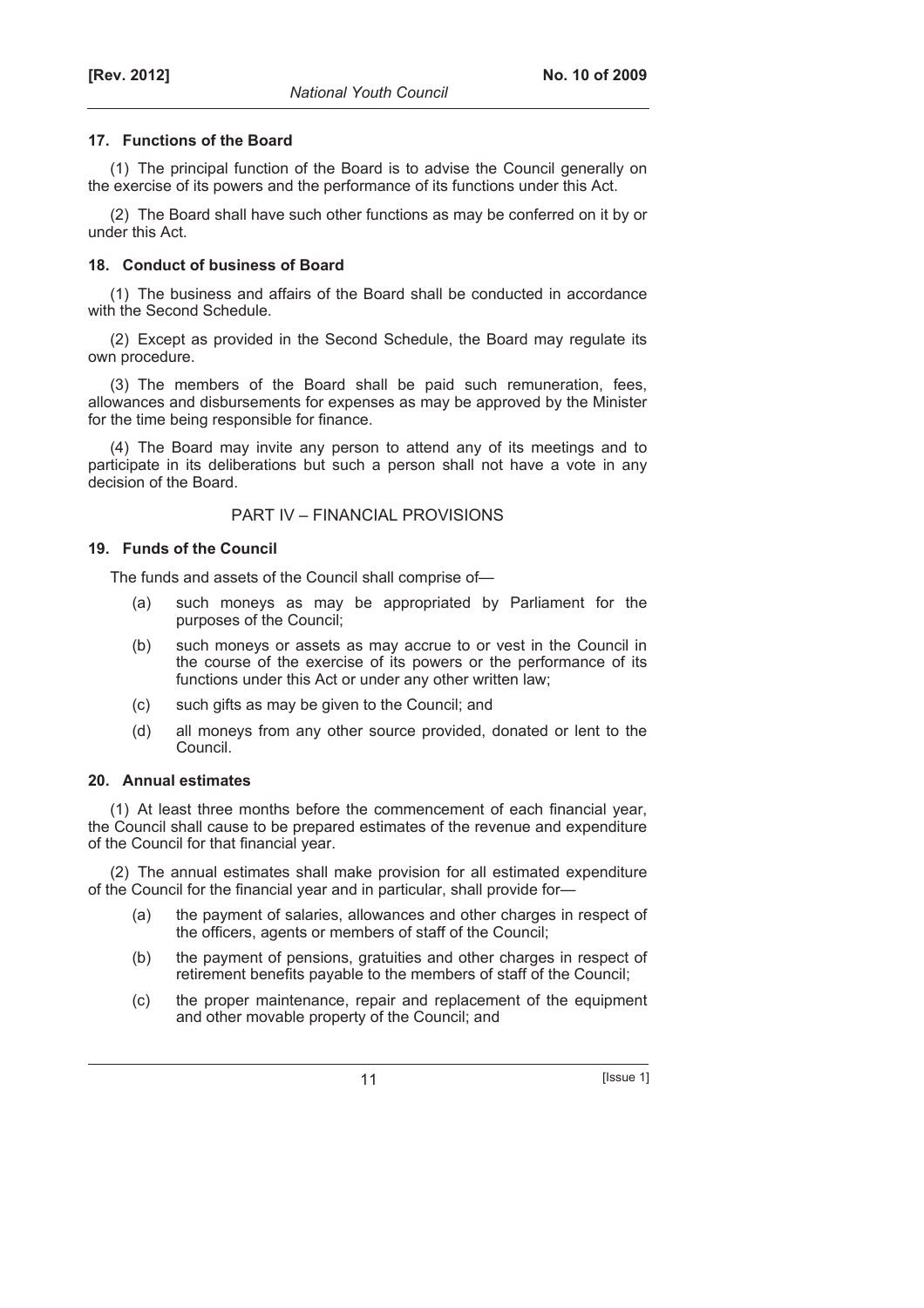(d) the creation of such reserve funds to meet future or contingent liabilities in respect of retirement benefits, insurance, replacement of buildings or equipment, or in respect of such other matters as the Council may deem appropriate.

(3) The annual estimates shall be approved by the Council before the commencement of the financial year to which they relate and, once approved, shall be submitted to the Minister for approval and, after the Minister's approval, the Council shall not increase the annual estimates without the consent of the Minister.

(4) No expenditure shall be incurred for the purposes of the Council except in accordance with the annual estimates approved under subsection (3), or in pursuance of an authorisation of the Council given with prior written approval of the Minister, and the Minister for the time being responsible for finance.

#### **21. Accounts and audit**

(1) The Council shall cause to be kept proper books and records of accounts of the income, expenditure, assets and liabilities of the Council.

(2) Within a period of three months after the end of each financial year, the Council shall submit to the Controller and Auditor-General the accounts of the Council in respect of that year together with—

- (a) a statement of the income and expenditure of the Council during that financial year; and
- (b) a statement of the assets and liabilities of the Council on the last day of that financial year.

(3) The accounts of the Council shall be audited and reported upon by the Controller and Auditor-General in accordance with the provisions of the Public Audit Act, 2003 (No. 12 of 2003).

#### **22. Investment of funds**

(1) The Council may invest any of its funds in securities in which the Council may by law invest trust funds, or in any other securities which the Minister for the time being responsible for finance may, from time to time, approve.

(2) The Council may, subject to the approval of the Minister for the time being responsible for finance, place on deposit with such bank or banks as it may determine, any moneys not immediately required for its purposes.

### PART V – MISCELLANEOUS

#### **23. Establishment of branches**

The Council may establish such branches or organs as it may deem necessary for the effective and proper discharge of its functions under this Act.

#### **24. Regulations**

The Minister may, on the recommendation of the Council, make regulations generally for the better carrying into effect the provisions of this Act.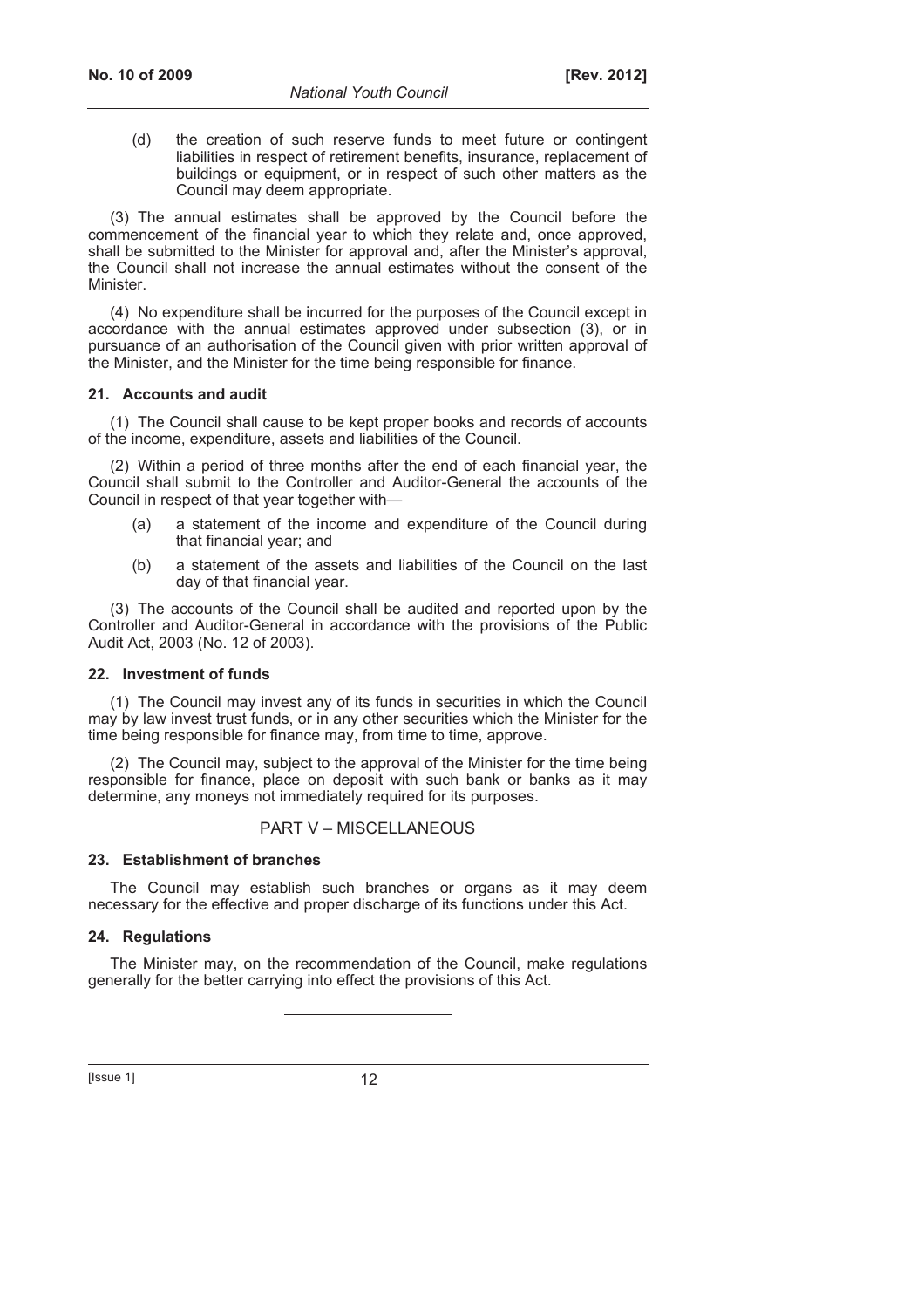#### FIRST SCHEDULE [Section 7.]

### PROVISIONS AS TO THE CONDUCT OF BUSINESS AND AFFAIRS OF THE COUNCIL

### **1. Tenure of office**

(1) Any member of the Council, other than an *ex officio* member shall, subject to the provisions of this Schedule, hold office for a period not exceeding three years, on such terms as may be specified in the instrument of the member's appointment, but shall be eligible for re-appointment for one further term of three years.

(2) The members of the Council shall be appointed at different times so that the respective expiry dates of their terms of office fall at different times.

(3) Appointment to the Council shall be by notice in the *Gazette*.

# **2. Vacation of office**

(1) A member of the Council, other than an *ex officio* member, may—

- (a) at any time resign from office by notice in writing to the Minister;
- (b) be removed from office by the Minister if the member—
	- (i) has been absent from three consecutive meetings of the Council without the permission of the Chairperson;
	- (ii) is adjudged bankrupt or enters into a composition scheme or arrangement with his creditors;
	- (iii) is convicted of fraud, forgery, uttering a forged document, or for any offence under the Anti-Corruption and Economic Crimes Act, 2003 (No. 3 of 2003);
	- (iv) is convicted of a criminal offence and sentenced to imprisonment for a term exceeding six months or to a fine exceeding ten thousand shillings;
	- (v) is incapacitated by prolonged physical or mental illness or is deemed otherwise unfit to discharge his duties as a member of the Council; or
	- (vi) fails to comply with the provisions of this Act relating to disclosure.

#### **3. Meetings**

(1) The Council shall meet not less than four times in every financial year and not more than four months shall elapse between the date of one meeting and the date of the next meeting.

(2) Notwithstanding the provisions of sub-paragraph (1), the Chairperson or any three other members of the Council may call a special meeting at any time where it is deemed expedient for the transaction of the business of the Council, by giving not less than seven days' written notice to the members.

(3) The members of the Council shall, at the first meeting of the Council, elect from amongst their number, a vice-chairperson.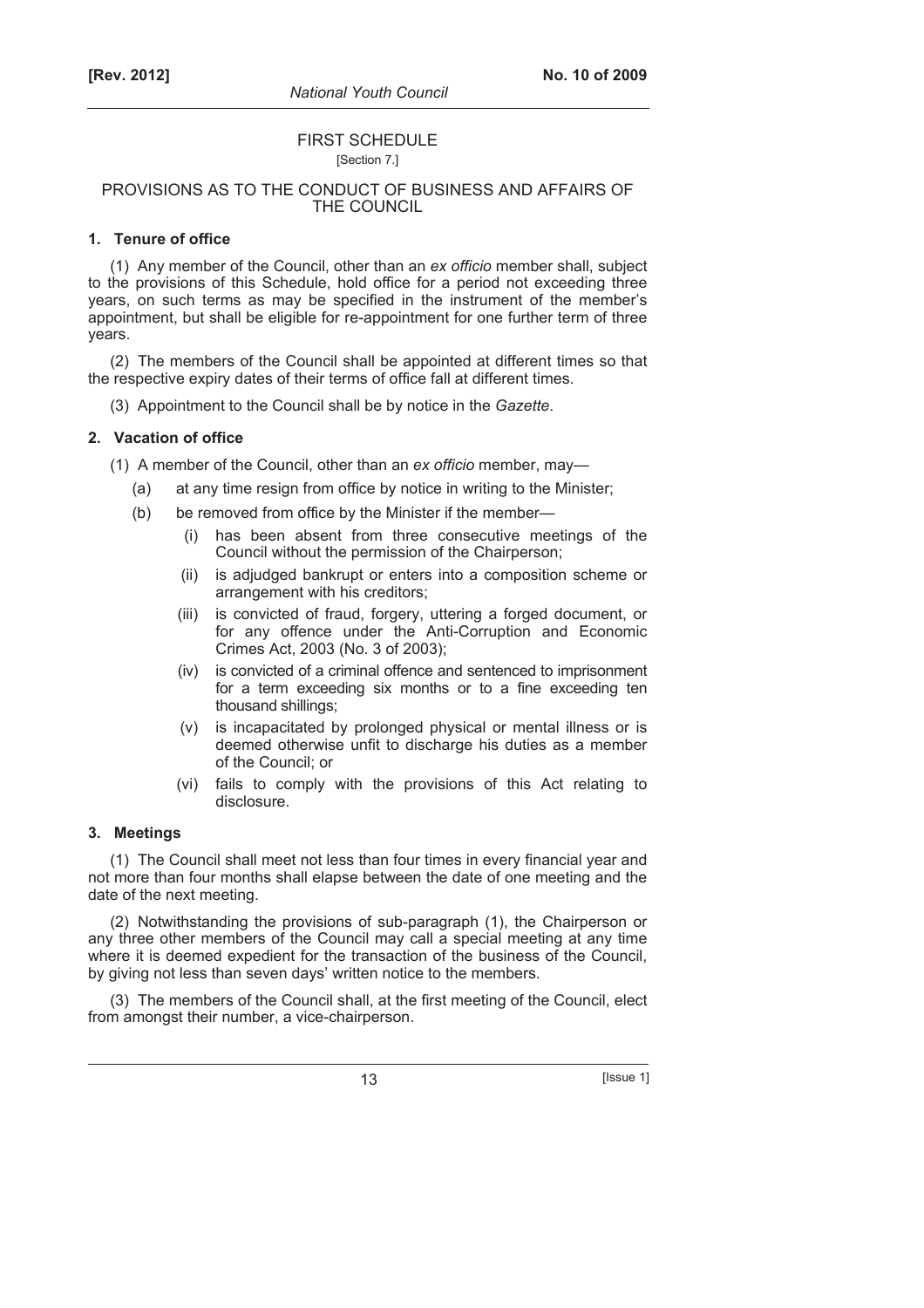(4) Unless three-quarters of the total members of the Council otherwise agree, at least fourteen days' written notice of every meeting of the Council shall be given to every member of the Council.

(5) The quorum for the conduct of the business of the Council shall be twothirds of the members excluding the Secretary.

(6) The Chairperson shall preside at every meeting of the Council at which he is present but, in his absence, the vice-chairperson shall preside and, in his absence, the members present shall elect one of their numbers who shall, with respect to that meeting and the business transacted thereat, have all the powers of the Chairperson.

(7) Unless a unanimous decision is reached, a decision on any matter before the Council shall be by a majority of votes of the members present and, in the case of an equality of votes, the Chairperson or the person presiding shall have a casting vote.

(8) Subject to sub-paragraph (5), no proceedings of the Council shall be invalid by reason only of a vacancy among the members thereof.

(9) A resolution in writing or such resolutions consisting of several documents in like form, each signed by the members of the Council, shall be as valid and effectual as if it had been passed at a meeting of the Council duly convened and held.

(10) Subject to the provisions of this Schedule, the Council may determine its own procedures and the procedure for any committee of the Council and for the attendance of any other persons at its meetings and may make standing orders, *inter alia*, in respect of—

- (a) the conduct and management of the affairs of the Council;
- (b) the manner in which all payments, including cheques, promissory notes, drafts, bills of exchange and other negotiable instruments and all receipts for moneys paid to the Council shall be signed, drawn, accepted, endorsed or otherwise executed; and
- (c) the procedure for meetings and other business of the Council.

### **4. Disclosure of interest**

(1) If a member is directly or indirectly interested in any contract, proposed contract or other matter before the Council and is present at a meeting of the Council at which the contract, proposed contract or other matter is the subject of consideration, that member shall, at the meeting and as soon as practicable after the commencement thereof, disclose the fact and shall not take part in the consideration or discussion of, or vote on, any questions with respect to the contract or other matter, or be counted in the quorum of the meeting during the consideration of the matter:

Provided that, if the majority of the members present are of the opinion that the experience or expertise of such member is vital to the deliberations of the meeting, the Council may permit the member to participate in the deliberations subject to such restrictions as it may impose but such member shall not have the right to vote on the matter in question.

(2) A disclosure of interest made under this paragraph shall be recorded in the minutes of the meeting at which it is made.

 $[|$ Ssue 1 $]$  14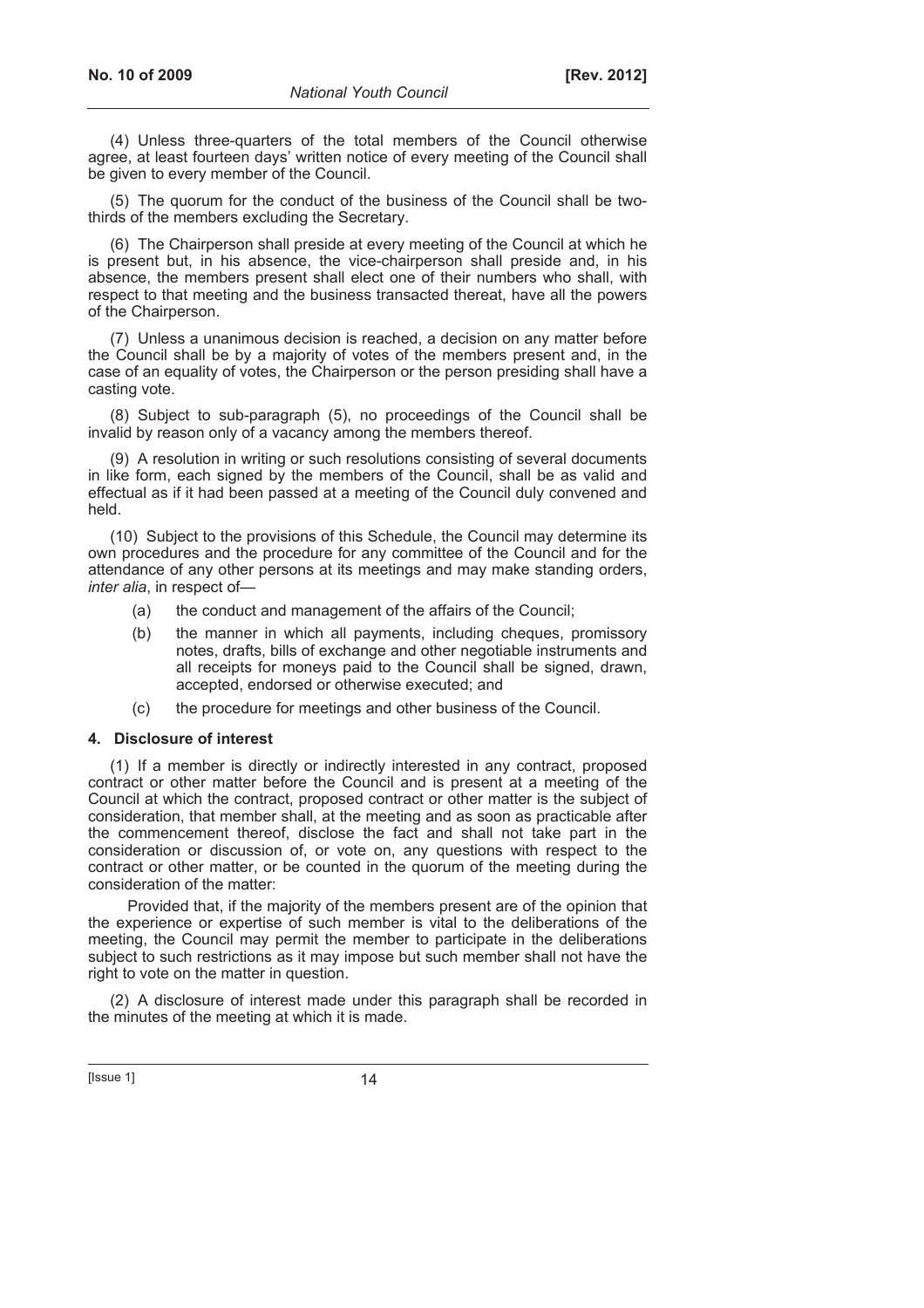#### **5. Minutes**

The Council shall cause minutes of all resolutions and proceedings of meetings of the Council to be entered in books kept for that purpose.

### SECOND SCHEDULE [Section 18.]

#### PROVISIONS AS TO THE BOARD

### **1. Tenure of office**

The Chairperson and members of the Board shall, subject to the provisions of this Schedule, hold office for a period not exceeding three years on such terms and conditions as may be specified in their instrument of appointment, but shall be eligible for reappointment in the same manner as provided for under this Act for first appointments for one more term of a period not exceeding three years.

#### **2. Mode of appointment**

(1) Members of the Board shall be appointed at different times so that their respective dates of expiry of their terms of office shall fall at different times.

(2) Appointment to the Board shall be by notice in the *Gazette*.

#### **3. Vacation of office**

A member of the Board may—

- (a) at any time, by notice in writing addressed to the Minister, resign from office;
- (b) be removed from office if the member—
	- (i) has been absent from three consecutive meetings of the Board without permission of the Chairman;
	- (ii) is adjudged bankrupt or enters into a composition or scheme of arrangement with his creditors;
	- (iii) is convicted of fraud, forgery, uttering a forged document, or for any offence under the Anti-Corruption and Economic Crimes Act, 2003 (No. 3 of 2003);
	- (iv) is convicted of a criminal offence and sentenced to imprisonment for a term exceeding six months, or to a fine exceeding ten thousand shillings;
	- (v) is incapacitated by prolonged physical or mental illness; or
	- (vi) is unable or unfit to discharge the functions of a member of the Board.

# **4. Quorum**

A quorum at a meeting of the Board shall be two-thirds of the members.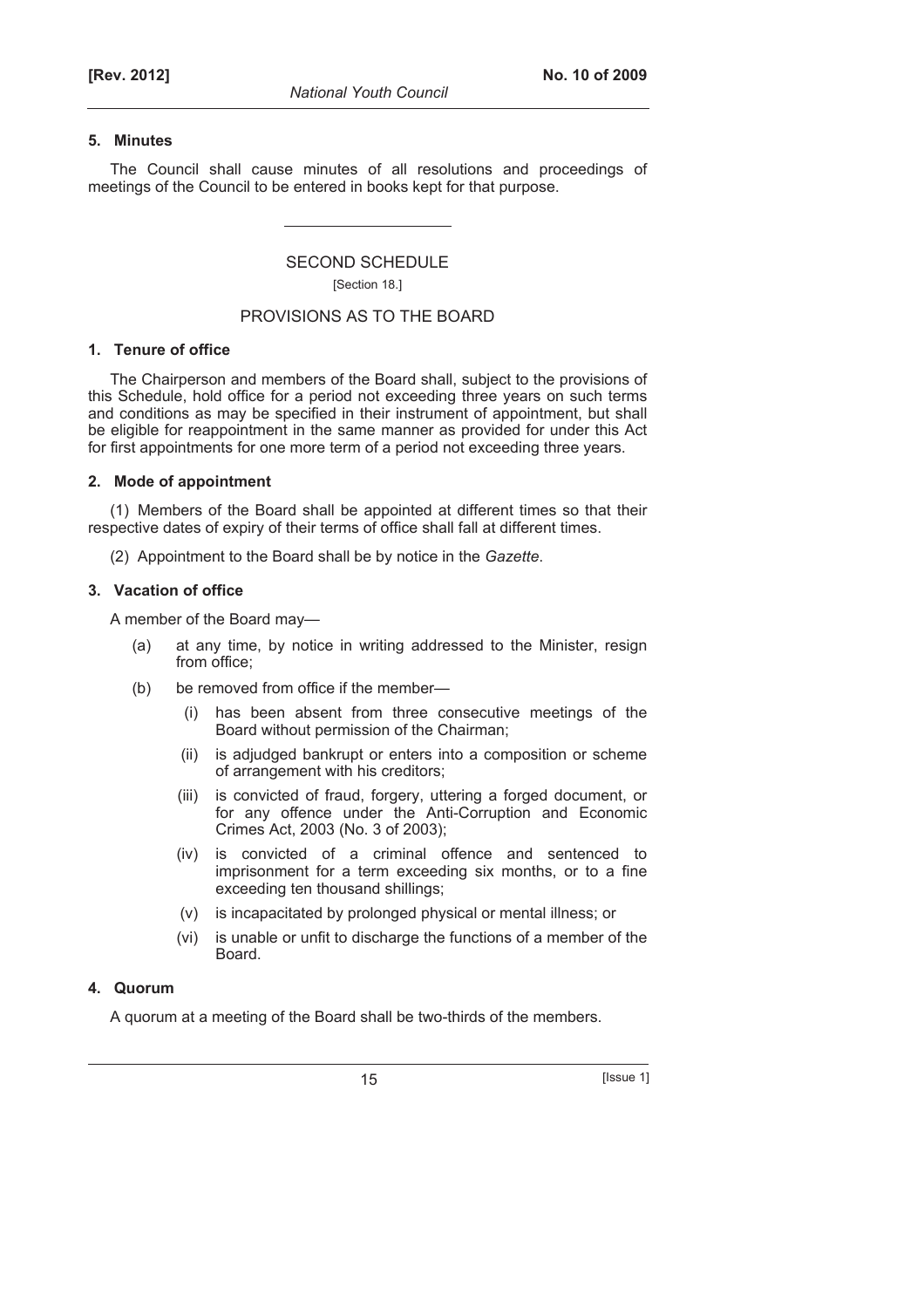#### **5. Resolution of the Board**

A resolution at a meeting of the Board shall require the affirmative votes of one half of the members present except the Chairman, who shall have a casting vote only.

#### **6. Staff of the Board**

The secretary and any other staff of the Board shall be seconded to the Board from among the staff of the Council.

#### **7. Minutes**

The Board shall cause minutes of all proceedings of the Board to be entered in books kept for that purpose.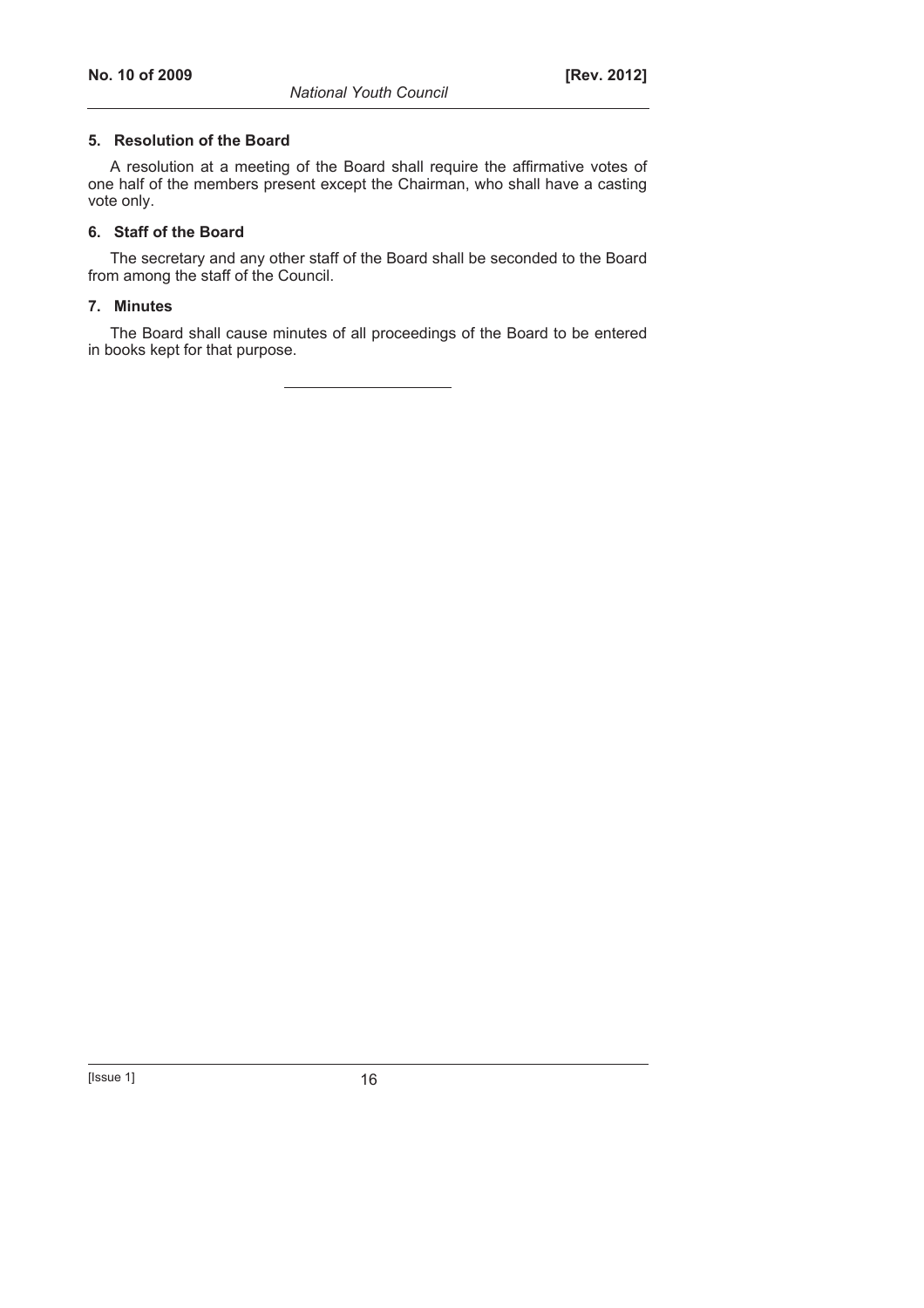*National Youth Council* 

**[Subsidiary]** 

### **NO. 10 OF 2009**

# **NATIONAL YOUTH COUNCIL ACT**

SUBSIDIARY LEGISLATION

*List of Subsidiary Legislation* 

|                                                                              | Page |
|------------------------------------------------------------------------------|------|
| 1. Guidelines on the Election of Youth Representatives to the National Youth |      |
|                                                                              | 19   |

17 **[Issue 1]**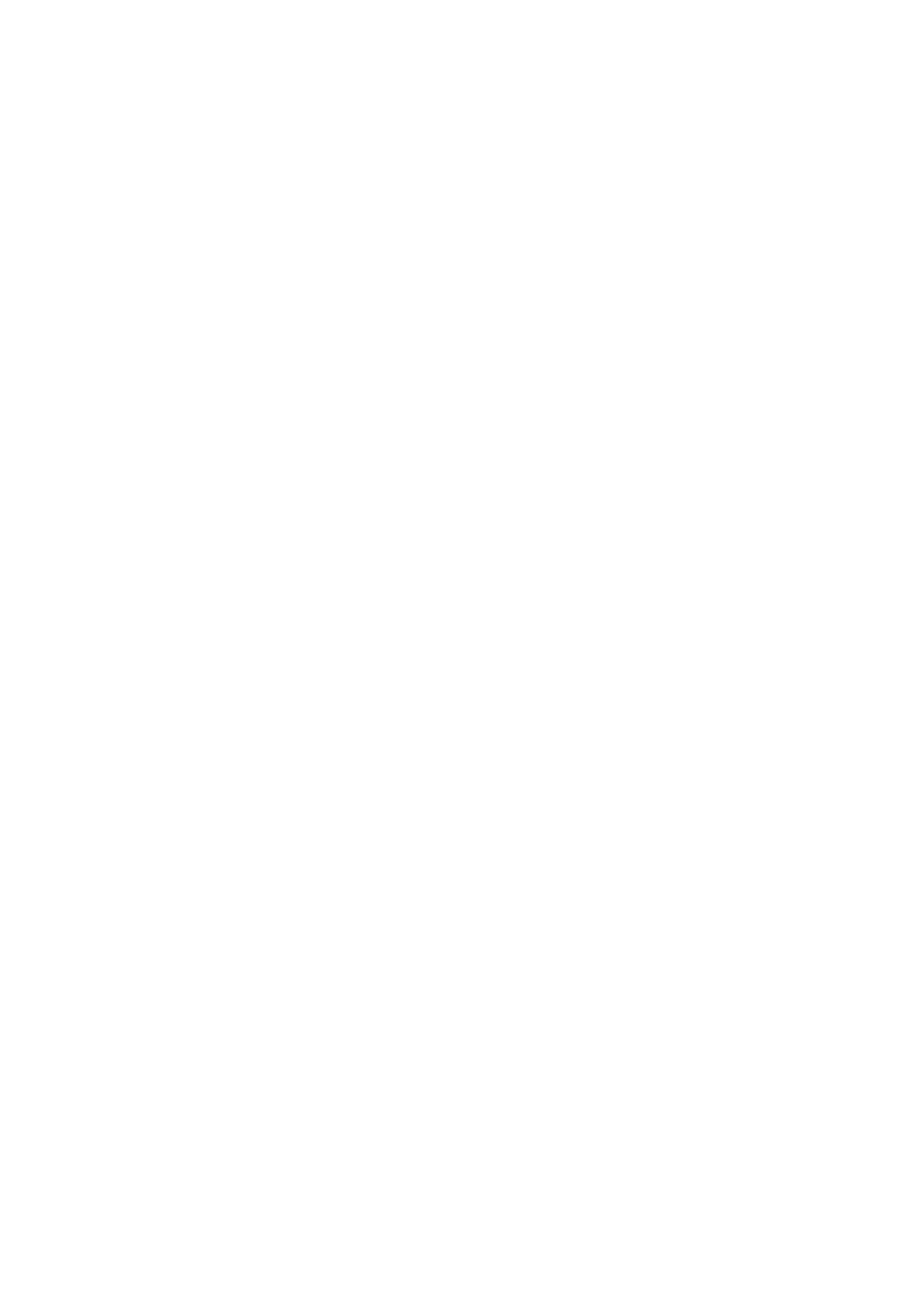#### **GUIDELINES ON THE ELECTION OF YOUTH REPRESENTATIVES TO THE NATIONAL YOUTH COUNCIL, 2011**

#### [L.N. 7/2011.]

Pursuant to the provisions of section 5(1)(g) and (h) of the National Youth Council Act, the Minister for Youth Affairs and Sports issues the guidelines set out in the Schedule for the purpose of the election of youth representatives to the National Youth Council.

#### **SCHEDULE**

**1.** The purpose of these guidelines is to—

- (a) prescribe the manner of electing youth representatives to the National Youth Council; and
- (b) facilitate the process of electing youth representatives to the National Youth Council.

**2.** The election of youth representatives at the sub-location to the provincial level shall not be construed as the establishment of branches of the National Youth Council.

**3.** The positions of youth representatives at the sub-location level to the provincial level shall not be remunerative.

**4.** The youth representatives elected at the sub-location level to the provincial level shall offer leadership and promote the spirit of volunteerism among the youth.

**5.** There shall be a committee to be known as the National Election Supervisory Committee which shall consist of—

- (a) the Permanent Secretary in the Ministry for the time being responsible for matters relating to youth affairs and sports;
- (b) the Permanent Secretary in the Ministry for the time being responsible for matters relating to provincial administration and internal affairs or his representative;
- (c) the Permanent Secretary in the Ministry for time being responsible for matters relating to finance or his representative;
- (d) the Permanent Secretary in the Ministry for time being responsible for matters relating to gender, children and social services or his representative;
- (e) the Permanent Secretary in the Office of the Prime Minister or his representative;
- (f) the Attorney-General or his representative;
- (g) a representative of the Interim Independent Electoral Commission;
- (h) a representative of the Kenya National Human Rights Commission;
- (i) two persons of either gender, nominated by the Minister for the time being responsible for matters relating to youth affairs and sports.
- **6.** The functions of National Election Supervisory Committee shall be—
	- (a) to co-ordinate the National Youth Council elections at the national level;
	- (b) to declare and ensure publication of the election dates;
	- (c) to co-ordinate all communication on the National Youth Council elections;
	- (d) to handle final appeals from grievances arising out of the National Youth Council elections;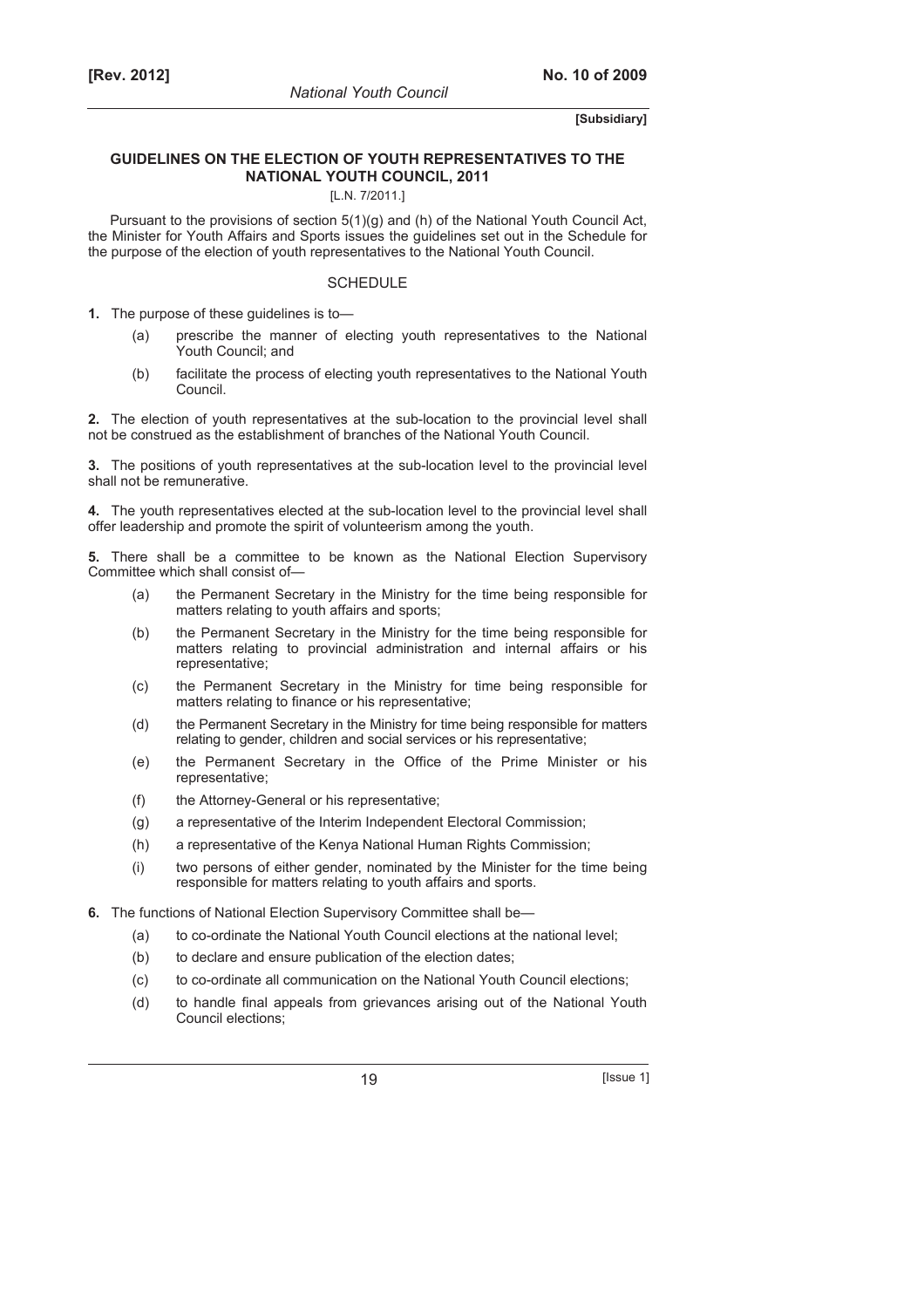- (e) to oversee the National Delegates Forum;
- (f) to oversee the National Youth Congress; and
- (g) to forward the names of the youth representatives to the Minister responsible for youth affairs and sports for appointment.

**7.** There shall be an Election Supervisory Committee in every sub-location, location, division, district and province which shall consist of—

- (a) an officer in the Ministry for the time being responsible for matters relating to youth affairs and sports;
- (b) an officer in the Ministry for the time being responsible for matters relating to gender, children and social development; and
- (c) three persons nominated by a faith-based organization, a non-governmental organization or civil society or a youth serving organization and appointed in writing by the Minister for the time being responsible for matters relating to youth affairs or his representative.
- **8.** The functions of an Election Supervisory Committee shall be to—
	- (a) oversee the elections at the respective level;
	- (b) verify the register of voters;
	- (c) authenticate the candidates;
	- (d) secure the ballots and ballot boxes;
	- (e) identify the voting centre;
	- (f) supervise the polling;
	- (g) supervise the counting of votes;
	- (h) organise security;
	- (i) issue certificates to the elected youth representatives at the respective level;
	- (j) handle grievances; and
	- (k) ensure that the elections take into consideration gender and disability.

**9.** (1) A person shall be eligible for election at the sub-location and location level if he or she is—

- (a) a Kenyan citizen;
- (b) aged between eighteen and thirty-five years;
- (c) a holder of a minimum qualification of the Kenya Certificate of Primary Education; and
- (d) of good conduct as certified by the area Chief, Assistant Chief, religious leader or the Police.
- (2) A person shall be eligible for election at the division level if he or she is—
	- (a) a Kenya citizen;
	- (b) aged between eighteen and thirty-five years;
	- (c) a holder of a minimum qualification of the Kenya Certificate of Secondary Education; and
	- (d) of good conduct as certified by the area Chief, Assistant Chief, religious leader or the Police.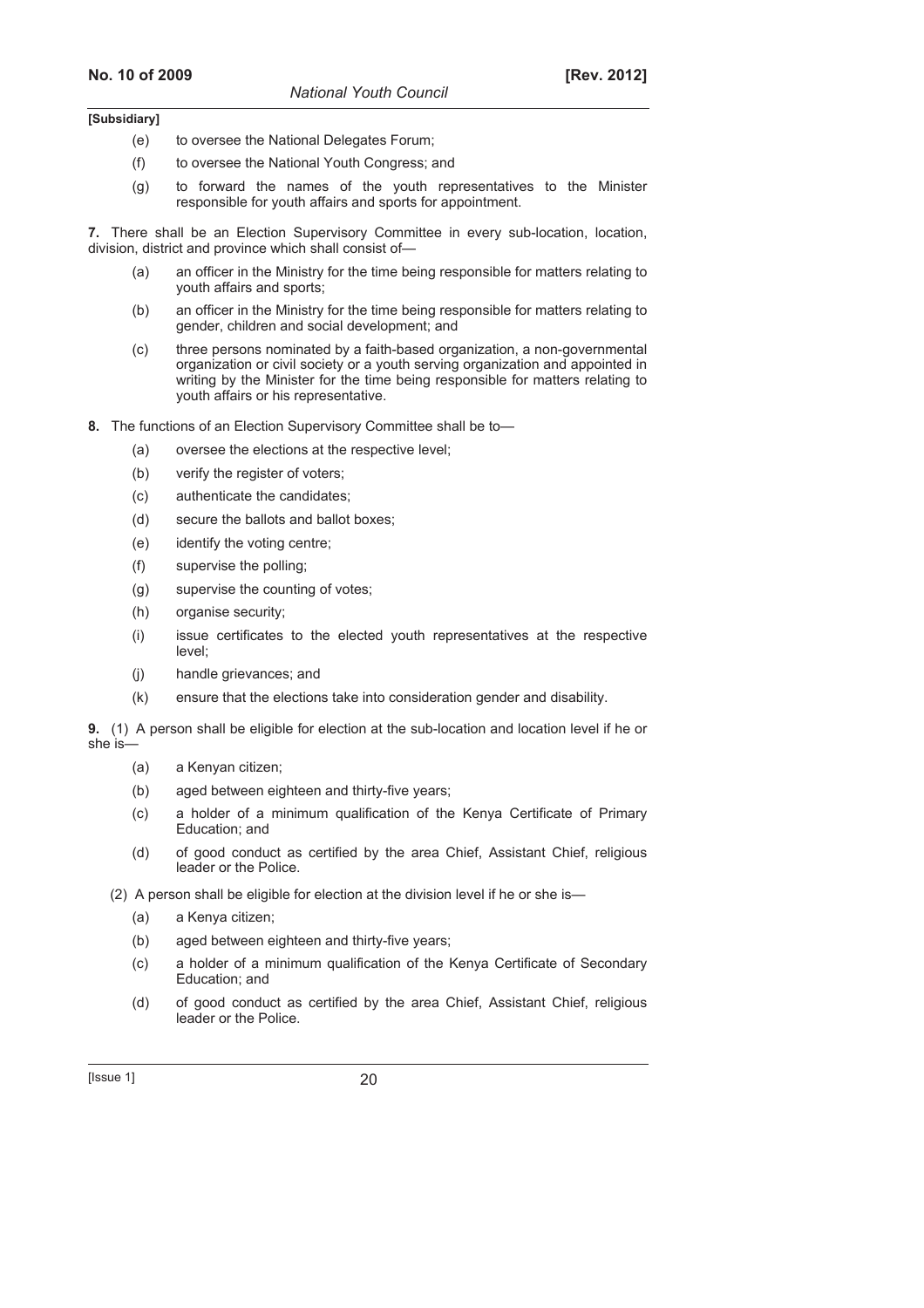- (3) A person shall be eligible for election at the district level if he or she is
	- (a) a Kenya citizen;
	- (b) aged between eighteen and thirty-five years;
	- (c) a holder of a minimum qualification of the Kenya Certificate of Secondary Education; and
	- (d) of good conduct as certified by the area Chief, Assistant Chief, religious leader or the Police.
- (4) A person shall be eligible for election at the provincial level if he or she is—
	- (a) a Kenya citizen;
	- (b) aged between eighteen and thirty-five years;
	- (c) a holder of a minimum qualification of the Kenya Certificate of Secondary Education; and
	- (d) in possession of certificate of good conduct.

**10.** (1) The National Election Supervisory Committee shall display a list of the voting centres in public offices and market centres within the voting area.

(2) Voting and counting of votes shall take place between 8.00 am and 5.00 pm on the prescribed voting date.

- (3) Voting shall be by secret ballot.
- (4) All ballot papers shall be stamped with a designated stamp.
- (5) All ballot papers shall indicate the voting centre.

(6) The ballot boxes shall be sealed and shall only be opened at the end of the voting exercise.

(7) The candidates shall confirm that the ballot boxes have not been tampered with, before counting begins.

(8) Counting of votes shall be done by the respective Election Supervisory Committee of the voting centre in the presence of the candidates.

(9) The results shall be recorded in prescribed form.

(10) The form shall be authenticated by at least two members of the respective Elections Supervisory Committee by signing and stamping.

(11) The respective Election Supervisory Committee shall issue a certificate to the youth representatives elected at that level.

(12) The respective Election Supervisory Committee shall hand over the form under paragraph 9 of this guideline to the officer from the Ministry responsible for youth affairs and sports.

**11.** (1) The Election Supervisory Committee may disqualify a candidate or nullify the results of a centre if there are any of the following election irregularities—

- (a) use of ballots other than the prescribed ballots;
- (b) voting in a voting centre which has not been published;
- (c) voting outside the specified period and time;
- (d) writing more than one name on a ballot;
- (e) use of force and intimidation;
- (f) misrepresentation;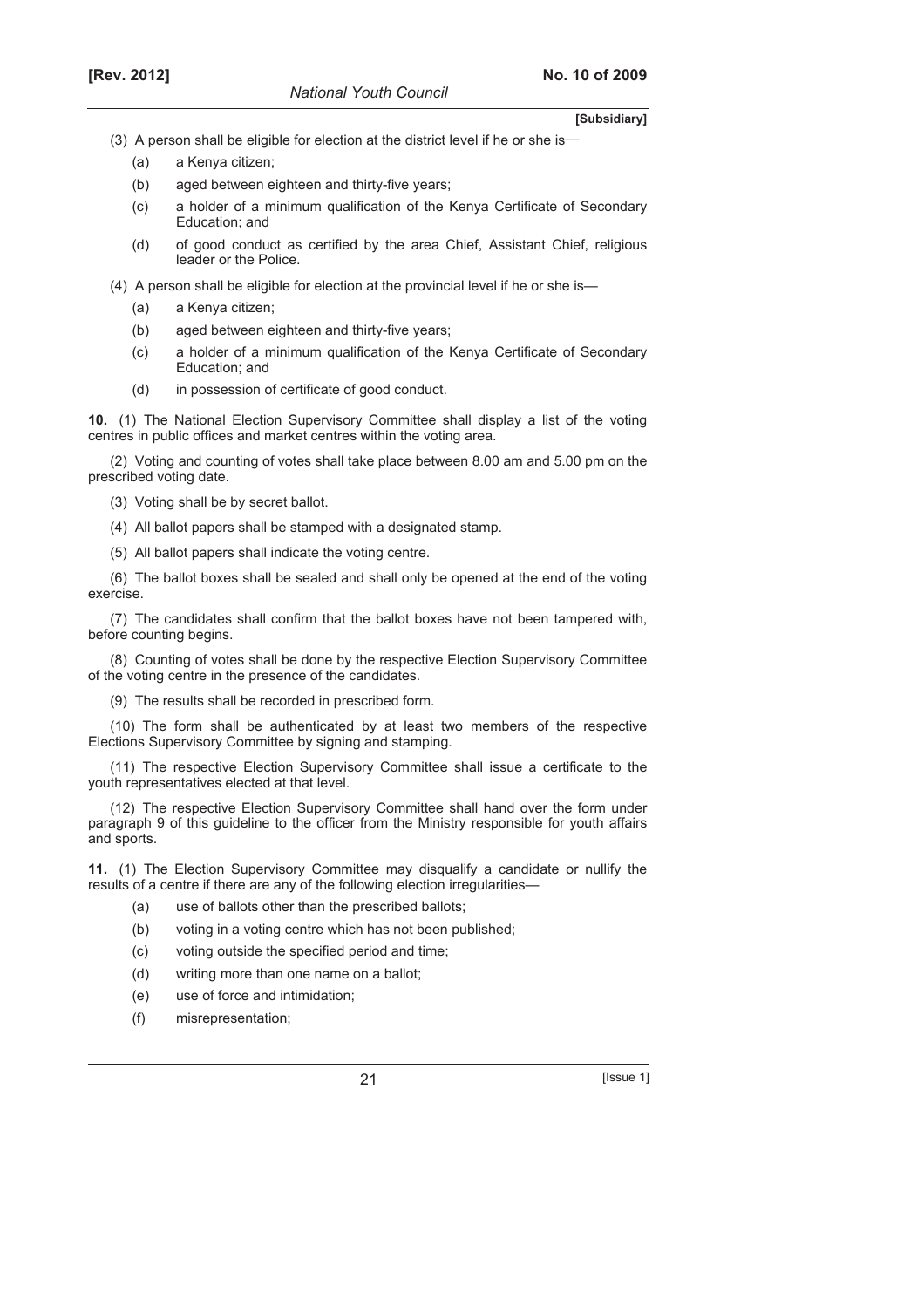*National Youth Council* 

**[Subsidiary]** 

- (g) corruption; or
- (h) any offence under the Election Offences Act.

**12.** Any youth intending to participate in the National Youth Council elections shall register with the Youth Officer in the sub-location.

**13.** A candidate is not eligible for election, if he or she has participated in civic education training as a trainer on the National Youth Council elections or is an officer participating in the National Youth Council operationalization exercise.

**14.** (1) The election register shall be closed two months before the date of the elections.

(2) The election register shall indicate, in respect of the youth—

- (a) the name;
- (b) the identity card number; and
- (c) age.

**15.** A candidate for election at the sub-location level shall be nominated by at least twenty youth.

**16.** The youth at the sub-location level shall nominate at least two candidates, taking into consideration the issue of gender and disability.

**17.** In the case of groups, each group shall nominate at least two candidates who shall be of either gender or a youth with disability.

**18.** The elections shall be held on different dates.

**19.** The youth shall elect six representatives at each level.

**20.** The youth representatives elected in each level shall constitute the voters for the next level.

**21.** In as far as possible, the Election Supervisory Committee shall ensure that no more than two thirds of the youth representatives are of the same gender.

**22.** The youth representatives at the district level shall elect three representatives to the Provincial youth elections and three others to the National Youth Congress.

**23.** The youth in each Province shall elect three youth representative to the National Delegates Forum.

**24.** The National Delegates Forum shall be organised by the Ministry responsible for youth affairs and sports and shall held to elect eight youth in accordance with section 5(1) (g) of the National Youth Council Act.

**25.** The Ministry responsible for youth affairs and sports shall organise a National Youth Congress.

**26.** The National Youth Congress shall comprise of three representatives from each District as elected under paragraph 22 of these Guidelines.

**27.** The National Youth Congress shall, among other things, be held to co-ordinate the election of the eight youth representatives as provided for in section 5(1)(h) of the National Youth Council Act.

[Issue 1] 22